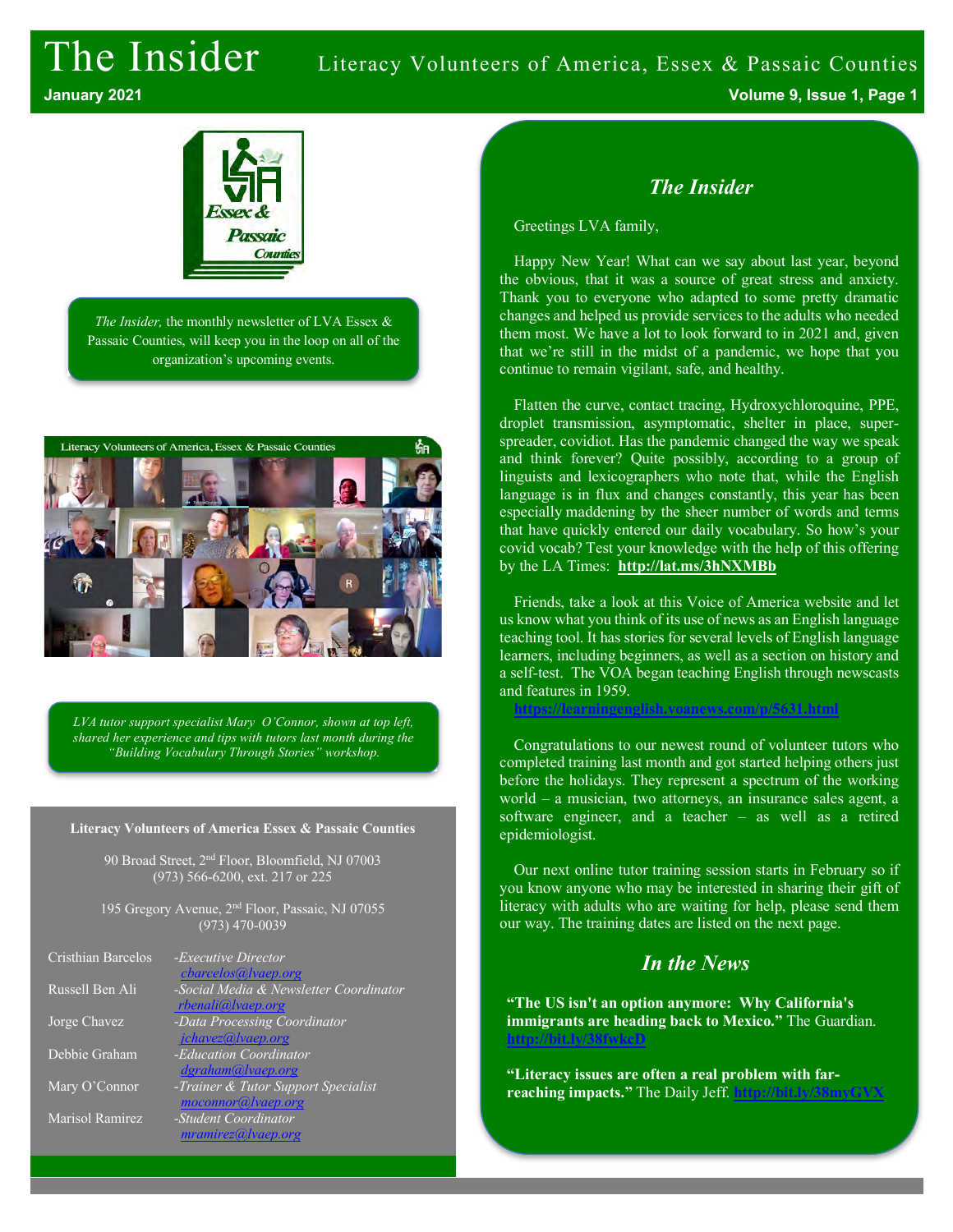# The Insider Literacy Volunteers of America, Essex & Passaic Counties **January 2021 Volume 9, Issue 1, Page 2**



*Frida, a student from Peru, keeps her five children focused on their remote classes at home while studying remotely herself, with the help of two literacy tutors.*

## **Tutor Training Workshops**

**Online Training**, by Karen Cardell & Mary O'Connor Platform: Google Meet Fridays,  $6:00 - 8:00$  pm February 19, 26, March 5, 12, & 19, 2021

# **Tutor Support Workshops**

**"Easy Guide for Working With Small Groups,"** with Barbara Hathaway Platform: Zoom Tuesday, January 19, 2021 11:00 am - 12:30 pm

**"Get to Know Your Students on a Personal Level,"** with Diana Sefchik Platform: Zoom Tuesday, February 16, 2021 11:00 am – 12:30 pm

**"Comprehension Strategies in Adult Literacy Instruction,"** with Erik Jacobson Platform: Google Meet Tuesday, March 9, 2021 11:00 am -12:30 pm

Additional info: **http://www.lvaep.org/workshops.html**

## *Getting to Know Us*

#### **Frida, LVA student**

Five children ranging in age from 20 years old to 8. None currently in school due to COVID-19 restrictions. And a husband who works all day to help support them.

That's the new normal for Frida, a stay-at-home mom and literacy student who is used to having way more quiet time to study at home during the day. Still, this Peruvian native has never neglected her language studies or lost sight of her ambition, no matter how many times schools have opened and shuttered during the pandemic.

"Moms have dreams also," Frida confided. "I have two goals in my life. Since I like to cook, I would like to have my own culinary business someday. I also know I have to learn more English."

Frida and her dad waited 11 years for approval of their U.S. visa applications and paperwork, which enabled them to travel to the states from their hometown of Callao, a Pacific Ocean seaport city in the Lima metropolitan area. She gave up a good job in administration only to land, eventually, in a New Jersey factory.

"Most of the time, I worked with Spanish speaking people," Frida said. "I felt comfortable with people who spoke my language. This is where I made my mistake."

All that changed when Frida's pastor encouraged her to leave her comfort zone and study English. She landed in LVA's office at the Bloomfield Public Library where staffer Jorge Chavez signed her up.

"He told me about tutoring classes," Frida said. "It is a blessing. In my country, to take these classes would be so expensive."

Frida first classes were held at the Passaic Public Library. "I went for the first level of English and also took ServSafe classes," she said, referring to the food and beverage safety training and certificate program administered by the U.S. National Restaurant Association. "I took them over the computer and it was awesome."

Today, she reads to her kids at home, and they read back to her. And she works remotely with two LVA tutors, Karen and Kathleen, whom she describes as wonderful. "The program is great," Frida said. "I feel like crying every time I take my lessons."

### *Literacy opens a wide door to life. Help us keep that door open with your donation!*

*Thanks in large part to you, we are able to aid hundreds of students each year. Please continue your efforts to improve the lives of others by giving the gift of literacy. You can contribute through our website* – *or by mailing us a check.*